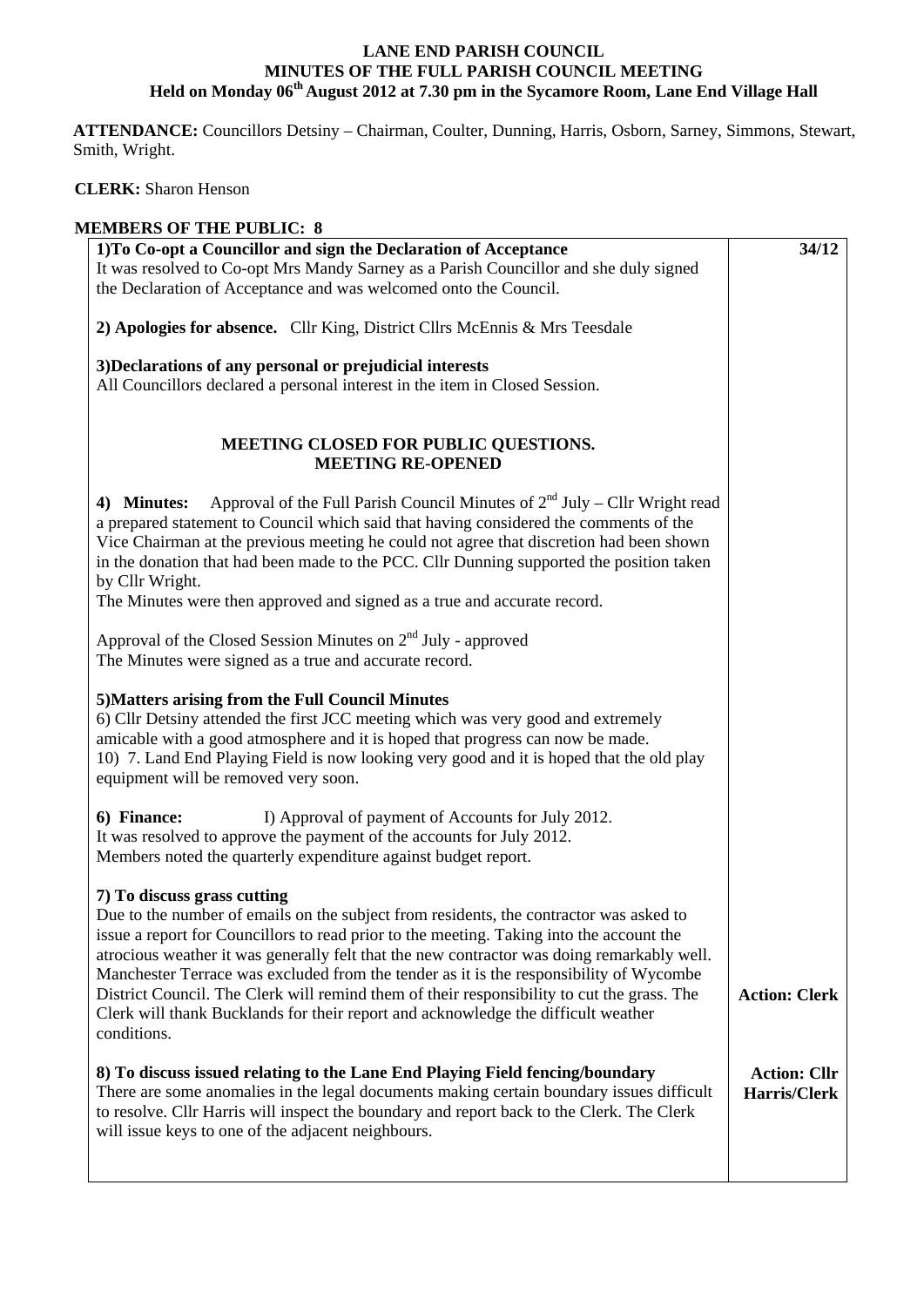|                                                                                                                                                                                                                                                                                                                                                                                                                                                                                                                                                                                                                                                                                                                                                                                                                                      | 35/12                                                |
|--------------------------------------------------------------------------------------------------------------------------------------------------------------------------------------------------------------------------------------------------------------------------------------------------------------------------------------------------------------------------------------------------------------------------------------------------------------------------------------------------------------------------------------------------------------------------------------------------------------------------------------------------------------------------------------------------------------------------------------------------------------------------------------------------------------------------------------|------------------------------------------------------|
| 9) To discuss the bus service, a travel needs questionnaire and community transport<br>Cllr Dunning reported that a new bus timetable came into force at the end of July. Cllr<br>Dunning felt that the Cadmore End residents were experiencing the most difficulties in<br>accessing Lane End village, Wycombe and Asda. It is understood that the commercial bus<br>companies will route their buses where there is a majority of passengers. There is no<br>provision on Saturday, but there is one for a Sunday. It was resolved that the Parish<br>Council would produce a questionnaire for Cadmore End residents to be distributed<br>through Clarion (57 copies) to gauge the need and requirements of a public bus service. Mr<br>Osborne has kindly agreed to develop the questionnaire after discussion with Councillors. | Action:<br><b>Cllr Dunning</b><br>Clerk/Mr<br>Osborn |
| Cllr Detsiny closed the meeting to ask residents of Cadmore End for their views on the bus<br>service. The only bus to Lane End is at 9.08 and the only return buses are after 4pm during<br>the week. No Saturday buses and only a return bus on Sunday evening.                                                                                                                                                                                                                                                                                                                                                                                                                                                                                                                                                                    |                                                      |
| Cllr Detsiny re-opened the meeting.                                                                                                                                                                                                                                                                                                                                                                                                                                                                                                                                                                                                                                                                                                                                                                                                  |                                                      |
| 10) To agree a budget for the management plan of Ditchfield Common<br>Professional advice is needed on boundaries and ecology in order to develop a<br>Management Plan. It was resolved to set a budget of £3000. It was noted that<br>approximately £800 of expenditure had already been incurred on boundary issues.<br>11) To consider a request for financial assistance of £85 for the Chiltern Commons                                                                                                                                                                                                                                                                                                                                                                                                                         |                                                      |
| Day<br>Friday $4th$ September 9.30 – 4pm on Moor End Common. Cllr Detsiny will represent the<br>Parish Council and help with answering delegate's questions. It was resolved to make a<br>donation of £85.                                                                                                                                                                                                                                                                                                                                                                                                                                                                                                                                                                                                                           | <b>Action: Cllr</b><br><b>Detsiny/Clerk</b>          |
| 12) Clerk's report.<br>The new laptop has been purchased and is running superbly.<br>1<br>Mr and Cllr Osborn have very kindly agreed to deliver the September issue of<br>$\overline{2}$<br>Clarion.<br>3<br>Cadmore End Revels asked for permission to use the Common. We gave this on<br>the proviso that if the ground was waterlogged they would not go on the land.                                                                                                                                                                                                                                                                                                                                                                                                                                                             |                                                      |
| They however postponed the event until $25th$ August; we have given permission,<br>but again with the same proviso.<br>Land End Youth and Community Centre had a serious leak in the roof and the<br>4<br>Chairman has authorised £335 for external repairs which will be claimed back<br>from the school/Bucks CC, however there will be approximately a further £250 to<br>cover more damage on the roof and this will be the Parish Council's responsibility.<br>Part of the problem has been caused by lead flashing being stolen from the                                                                                                                                                                                                                                                                                       |                                                      |
| school's roof and a less than adequate repair was carried out which has caused the<br>problems for LEYCC. Bucks County Council are disputing responsibility/liability.<br>An email has been received from the ICO regarding the FOI / EIR request $- a$<br>5<br>response containing many documents has been submitted.<br>ASM have been asked to clear the play equipment.<br>6                                                                                                                                                                                                                                                                                                                                                                                                                                                      |                                                      |
| A new bus timetable came into operation on $29th$ July – 50 copies have been<br>7<br>delivered to the Post Office in Lane End. Copies will be delivered to Edmunds<br>Parade.<br>8<br>The field behind Sandyfields Allotment has been sold and there are concerns about                                                                                                                                                                                                                                                                                                                                                                                                                                                                                                                                                              | <b>Action:</b><br><b>Clerk</b>                       |
| who may have purchased it. Questions have been raised by a parishioner to WDC<br>Planning and a Senior Planning Officer is aware of the situation and has a file<br>open but to date nothing has occurred to raise undue concern. There is a file in<br>existence with Planning Enforcement regarding with the use of the land for<br>dumping materials. Mr Osborne kindly undertook to investigate our position, from<br>old documents, regarding the access which we do not own. It did come to light that<br>the Parish Council had not registered the land and that has now been undertaken.                                                                                                                                                                                                                                     |                                                      |
| Pot holes in the WDC car park have been reported as have damaged lights in the<br>9<br>parish                                                                                                                                                                                                                                                                                                                                                                                                                                                                                                                                                                                                                                                                                                                                        |                                                      |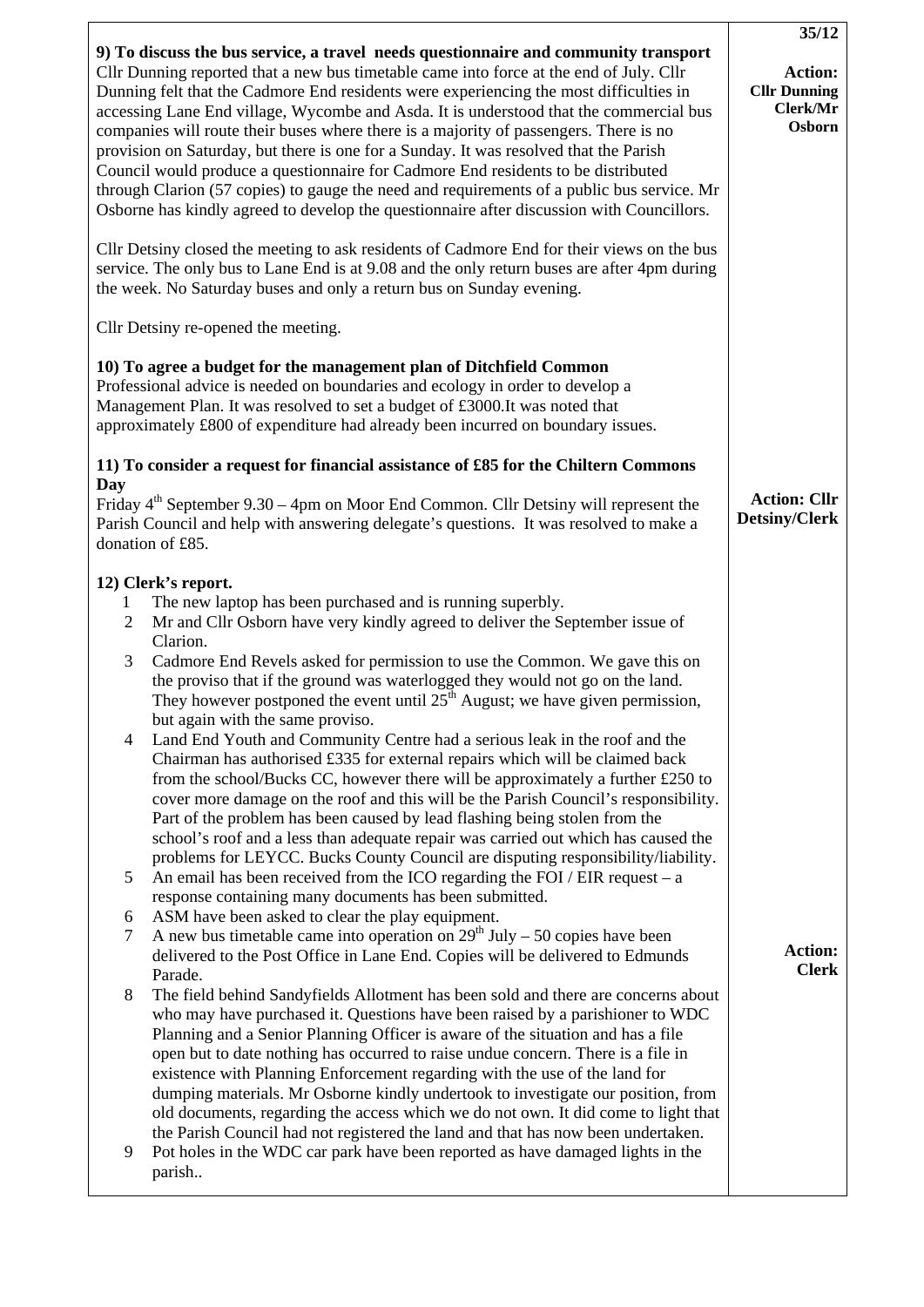| 13) Invitations to Meetings, Correspondence $\&$ Reports received – (emails received<br>from a resident of Wycombe District will be discussed in Closed Session)<br>Council noted the report. The Clerk will respond to the government's discussion about<br>changing legislation in relation to having all cheques signed by at least two Councillors.<br>The Parish Council felt that it was a safeguard for both the Parish Council and the Clerk.                                                                                                                                                                                                                                                                                                                                                                                                                                                                                                                                                                                                                                                                                                                                                                                                                                                                                              | 36/12<br><b>Action:</b><br><b>Clerk</b>      |
|----------------------------------------------------------------------------------------------------------------------------------------------------------------------------------------------------------------------------------------------------------------------------------------------------------------------------------------------------------------------------------------------------------------------------------------------------------------------------------------------------------------------------------------------------------------------------------------------------------------------------------------------------------------------------------------------------------------------------------------------------------------------------------------------------------------------------------------------------------------------------------------------------------------------------------------------------------------------------------------------------------------------------------------------------------------------------------------------------------------------------------------------------------------------------------------------------------------------------------------------------------------------------------------------------------------------------------------------------|----------------------------------------------|
| 14) Matters raised by Councillors<br>1. Cllr Stewart has met with a relative and spoken to the owner of the 'garages' near the<br>Lane End Playing Field. Cllr Stewart was given permission by the Parish Council to<br>ascertain the extent of the land in question and to report back to the Parish Council<br>2. Cllr Stewart was given leave to ask the LEYCC Management Committee to move the<br>times of their meetings as they are too early for him to attend at the present time.<br>3. Cllr Detsiny confirmed that a brief paper on easements and a report on LESA would be                                                                                                                                                                                                                                                                                                                                                                                                                                                                                                                                                                                                                                                                                                                                                              | <b>Action: Cllr</b><br><b>Stewart</b>        |
| agenda items for the September meeting.<br>4. Papers had been received on the morning of the meeting from possible developers of the<br>T & L site. They will be invited to attend the September meeting and it will be an agenda<br>item.                                                                                                                                                                                                                                                                                                                                                                                                                                                                                                                                                                                                                                                                                                                                                                                                                                                                                                                                                                                                                                                                                                         | <b>Action: Clerk</b><br><b>Action: Clerk</b> |
| 13) Planning: To consider new applications and receive Wycombe District Council<br><b>Decisions and Appeals</b>                                                                                                                                                                                                                                                                                                                                                                                                                                                                                                                                                                                                                                                                                                                                                                                                                                                                                                                                                                                                                                                                                                                                                                                                                                    |                                              |
| <b>New Applications</b><br>12/06598/FUL- Hatters Cottage, Moor Common, Lane End – householder application<br>for construction of front extension – no objection as long as it meets the criteria for bat<br>protection.<br>12/06680/CTREE – Holy Trinity Churchyard, Lane End – reduction down to approx.<br>15 feet leaving a stag horn pollard to one Maple Tree $(T1)$ – due to the possibility of it<br>being a prejudicial interest for the Parish Council no response will be sent.<br>12/06614/DMI - Springbank House, High Street, Lane End - Prior approval notification<br>for demolition of buildings at Spring Bank House – we agree that there should be a prior<br>approval notification in order that WDC can co-ordinate the demolition in order to meet<br>Health and Safety regulations in relation to asbestos and the Environmental Impact<br>Assessment.<br>12/06578/FUL - Great Stockwell, Moor Common, Lane End - Householder application<br>for the construction of a detached garage –no objection.<br>12/06524/FUL - The Beeches, Park Lane, Lane End - Householder application for<br>construction of single storey side and rear extension, insertion of 1 x rear dormer window<br>and associated internal and external alterations – no objection<br>12/06482/FUL - Beaumont Lodge, Wheeler End Common, Wheeler End - |                                              |
| Householder application for insertion of two dormer windows in each side roof slope in<br>connection with loft conversion – no objection<br><b>Decisions</b><br>Case Ref: 12/06012/FUL Decision Application Permitted<br>Date:<br>09/07/2012                                                                                                                                                                                                                                                                                                                                                                                                                                                                                                                                                                                                                                                                                                                                                                                                                                                                                                                                                                                                                                                                                                       |                                              |
| Address:<br>Jasmine Cottage, Finings Road, Lane End Buckinghamshire HP14 3EY<br>Proposal: Householder application for construction of part two storey, part single storey<br>rear/side extension to convert existing open yard area to living space<br>12/06164/FUL<br>Decision<br>Application Permitted Date: 13/07/2012<br>Case Ref:                                                                                                                                                                                                                                                                                                                                                                                                                                                                                                                                                                                                                                                                                                                                                                                                                                                                                                                                                                                                             |                                              |
| Address:<br>Tall Trees, Park Lane, Lane End Buckinghamshire HP14 3NN<br>Proposal: Householder application for construction of detached garage<br>12/06022/FUL<br>Decision<br>Application Permitted Date:02/07/2012<br>Case Ref:                                                                                                                                                                                                                                                                                                                                                                                                                                                                                                                                                                                                                                                                                                                                                                                                                                                                                                                                                                                                                                                                                                                    |                                              |
| Address:<br>1 Church Road, Lane End Buckinghamshire HP14 3HG<br>Proposal: Householder application for replacement of 2 no. existing rooflights on rear<br>roof slope with 2 x dormer windows and addition of 2 sun pipes to the rear roof slope                                                                                                                                                                                                                                                                                                                                                                                                                                                                                                                                                                                                                                                                                                                                                                                                                                                                                                                                                                                                                                                                                                    |                                              |

Τ

Г